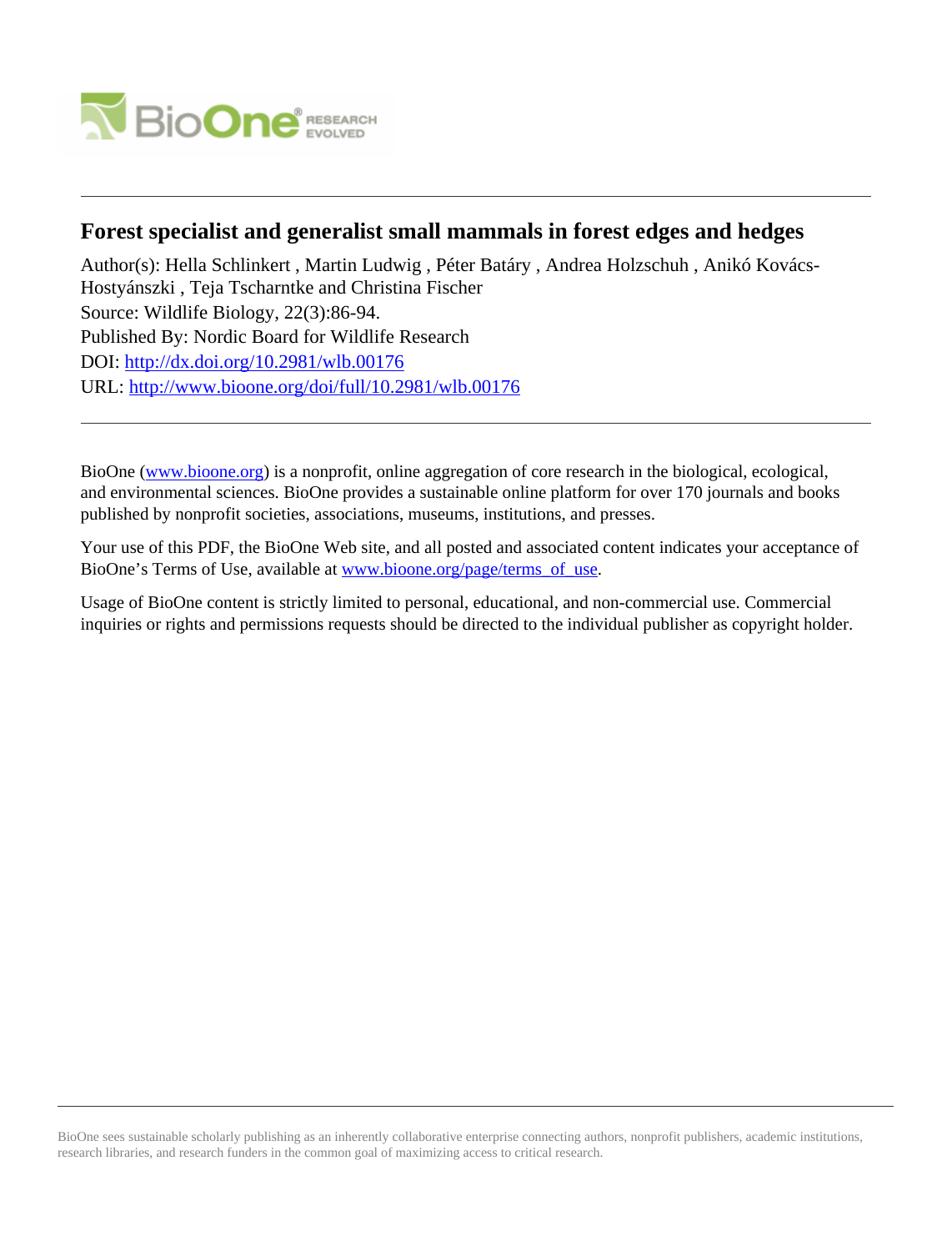# **Forest specialist and generalist small mammals in forest edges and hedges**

#### **Hella Schlinkert, Martin Ludwig, Péter Batáry, Andrea Holzschuh, Anikó Kovács-Hostyánszki, Teja Tscharntke and Christina Fischer**

*H. Schlinkert, M. Ludwig, P. Batáry, A. Holzschuh, A. Kovács-Hostyánszki, T. Tscharntke and C. Fischer (christina.fischer@tum.de), Agroecology, Georg-August-University, Grisebachstraße 6, DE-37077 Göttingen, Germany. ML also at: Inst. of Horticultural Production Systems, Dept Phytomedicine, Gottfried Wilhelm Leibniz University, Herrenhäuser Straße 2, DE-30419 Hannover, Germany. CF also at: Dept of Animal Ecology and Tropical Biology, Biocenter, Univ. of Würzburg, Am Hubland, DE-97074 Würzburg, Germany. AKH also at: Inst. of Ecology and Botany, Centre for Ecological Research, HAS, Alkotmányút 2–4, HU-2163 Vácrátót, Hungary. CF also at: Dept of Ecology and Ecosystem Management, Technische Universität München, Emil-Ramann-Str. 6, DE-85354 Freising, Germany*

Agricultural intensification often leads to fragmentation of natural habitats, such as forests, and thereby negatively affects forest specialist species. However, human introduced habitats, such as hedges, may counteract negative effects of forest fragmentation and increase dispersal, particularly of forest specialists. We studied effects of habitat type (forest edge versus hedge) and hedge isolation from forests (connected versus isolated hedge) in agricultural landscapes on abundance, species richness and community composition of mice, voles and shrews in forest edges and hedges. Simultaneously to these effects of forest edge/hedge type we analysed impacts of habitat structure, namely percentage of bare ground and forest edge/hedge width, on abundance, species richness and community composition of small mammals. Total abundance and forest specialist abundance (both driven by the most abundant species *Myodes glareolus,* bank vole) were higher in forest edges than in hedges, while hedge isolation had no effect. In contrast, abundance of habitat generalists was higher in isolated compared to connected hedges, with no effect of habitat type (forest edge versus hedge). Species richness as well as abundance of the most abundant habitat generalist *Sorex araneus* (common shrew), were not affected by habitat type or hedge isolation. Decreasing percentage of bare ground and increasing forest edge/hedge width was associated with increased abundance of forest specialists, while habitat structure was unrelated to species richness or abundance of any other group. Community composition was driven by forest specialists, which exceeded habitat generalist abundance in forest edges and connected hedges, while abundances were similar to each other in isolated hedges. Our results show that small mammal forest specialists prefer forest edges as habitats over hedges, while habitat generalists are able to use unoccupied ecological niches in isolated hedges. Consequently even isolated hedges can be marginal habitats for forest specialists and habitat generalists and thereby may increase regional farmland biodiversity.

Agricultural intensification often leads to the destruction and fragmentation of natural habitats, such as forests. Thereby the resulting isolation of these natural habitats in agricultural landscapes boosts local population extinction of many organisms (Fischer and Lindenmayer 2007, Bennett and Saunders 2010). Increasing landscape heterogeneity by adding areas of natural and semi-natural habitats can counteract this negative trend by increasing habitat connectivity and additionally often contributes to the conservation of farmland biodiversity (Tewksbury et al. 2002, Bennett and Saunders 2010). Hedges are human introduced linear woody elements consisting of shrubs and/or trees in the agricultural landscape that provide various ecological functions, such as

corridors for forest species or refuges for open land species (Baudry et al. 2000). Therefore, hedges function as seminatural habitat and can increase connectivity between forests in agricultural landscapes, mitigating potential negative effects of habitat fragmentation (Niemelä 2001, Bennett and Saunders 2010). However, the extent to which species use different habitat types and are affected by habitat isolation depends on species specific habitat specialisation, dispersal ability and their ability to cope with landscape modifications (Niemelä 2001, Fischer and Lindenmayer 2007).

Small mammals are of ecological importance as they represent an important link in the food chain and their occurrence may not only influence their food resources, such as seeds and invertebrates (Abt and Bock 1998), but also population densities of their predators (Aschwanden et al. 2005, Koks et al. 2007). On the other hand, small mammals, such as *Microtus arvalis* (common vole), are often considered as agricultural pests in central Europe, causing

This work is licensed under a Creative Commons Attribution-NonCommercial-NoDerivatives 4.0 International License (CC-BY-NC-ND) <http://creativecommons.org/licenses/by-nc-nd/4.0/>.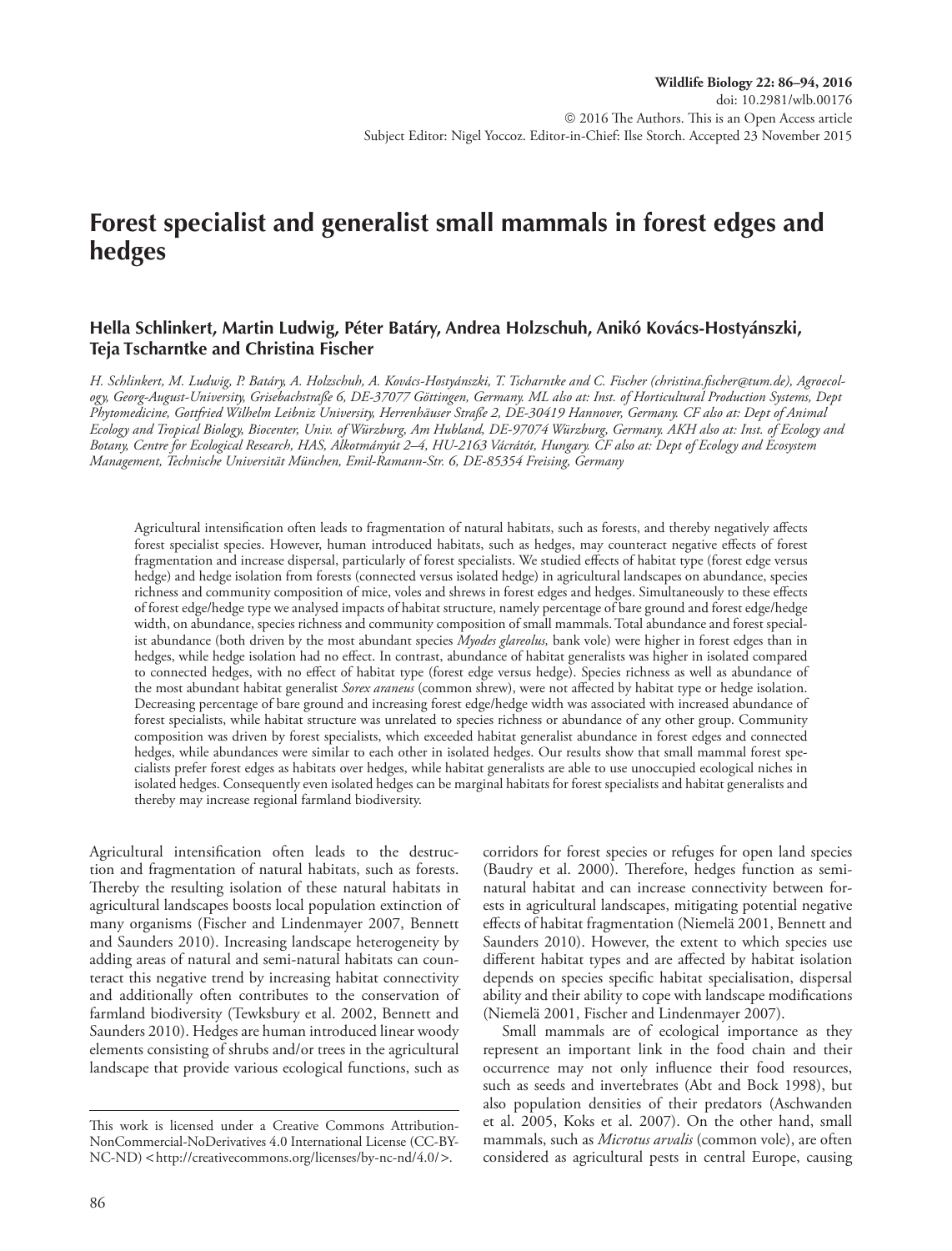economic damage to crops (Jacob et al. 2014) or preying on invertebrates that perform ecosystem services, such as spiders, carabid beetles or earthworms (Abt and Bock 1998). Small mammals can also be reservoir hosts and vectors of zoonotic diseases, such as hantavirus and therefore source of infection in humans (Voutilainen et al. 2012).

Small mammal communities, and individual species e.g. *Myodes glareolus* (bank vole) and *Apodemus sylvaticus* (longtailed field mouse, wood mouse), are often positively affected by large size of forest patches, high connectivity of patches of old forest and structural heterogeneity of the forest floor (Fitzgibbon 1997, Vieira et al. 2009, Mortelliti et al. 2011). However, studies analysing the impact of forest patch isolation in agricultural landscapes on small mammals were often conducted in forests or forest patches, but not in smaller woody landscape elements such as hedges (but see Michel et al. 2006, Gelling et al. 2007, Silva and Prince 2008) and did not take species specific habitat specialisation into account (but see Yahner 1983, Bentley et al. 2000, Tattersall et al. 2002). Small mammals show distinct habitat specialisation and can be classified into forest and open land specialists and habitat generalists, each responding differently to changes in landscape complexity (Gentili et al. 2014). Forest specialists such as *Apodemus flavicollis* (yellow-necked mouse) and *M. glareolus* mainly live in forest habitats, avoiding open agricultural areas (Pollard and Relton 1970, Kotzageorgis and Mason 1996, Tattersall et al. 2002, but see Broughton et al. 2014). Therefore, forest specialists may benefit from hedges, which generally can function as habitat, dispersal corridors or stepping stones for different species (Davies and Pullin 2007). In contrast, habitat generalists, such as *Sorex araneus* (common shrew) and *A. sylvaticus*, are able to thrive in a wide range of environmental conditions and frequently occur in open agricultural landscapes (Heroldová et al. 2007, Tattersall et al. 2002, Wang and Grimm 2007). Thus, habitat generalists should benefit less from decreasing isolation of forests through hedges compared to forest specialists (Bentley et al. 2000).

Besides habitat type and effects of isolation, habitat structure described through e.g. hedge width, height and ground cover can also influence small mammal occurrence. A high level of microhabitat complexity through high shrub diversity, high vegetation cover and low percentage of ground covered by bare-soil provide refuges from predators and are known to increase overall small mammal abundance and species richness (Gelling et al. 2007, Silva and Prince 2008). Additionally, increasing hedge width increases the amount and quality of the habitat and thereby may positively affect small mammal abundance of forest specialists as well as habitat generalists (Gelling et al. 2007, but see Bellamy et al. 2000).

In the present study we investigated the effects of habitat type and isolation on small mammal abundance, species richness and community composition, paying particular attention to the abundance of forest specialists and habitat generalists. We therefore compared three different types of structurally similar linear woody landscape elements (hereafter referred to as 'forest edge/hedge type'): shrub dominated forest edges, sharing large parts of their borders with the forest; hedges connected to forest, sharing a small part of their borders with the forest; hedges isolated from forest by at least 300 m, with no structural connectivity to forests. Along with effects of habitat type (forest edge versus hedge) and hedges' isolation (connected versus isolated hedge), we tested the influence of habitat structure (percentage of ground covered by bare-soil and forest edge/hedge width) on small mammal occurrence. We hypothesised that

- 1) forest specialists are affected by habitat type and isolation, with highest abundance in forest edges, intermediate abundance in connected hedges and lowest abundance in isolated hedges, and that there is no influence of habitat type or isolation on habitat generalists;
- 2) small mammal community composition changes with decreasing dominance of forest species from forest edges to isolated hedges;
- 3) abundance of both forest specialists and habitat generalists increases with decreasing percentage of ground covered by bare-soil and increasing forest edge/hedge width.

### **Material and methods**

#### **Study sites and sampling design**

The study sites were located in the surroundings of Göttingen, Lower Saxony, Germany (51°5′N, 9°9′ E; for a map see Batáry et al. 2012). We chose six forest edges, six hedges connected to forest and six hedges isolated from forest (Fig. 1, Supplementary material Appendix 1 Fig. A1). Forest edges with a distinct shrub layer distinguishable from the inner part of the forest were chosen, which were structurally similar to hedges regarding plant composition, stratification, shrub height, or width and can be essentially viewed as hedges bordering forest (Supplementary material Appendix 1 Fig. A1a; for a detailed list of hedge characteristics see Table 1). Vegetation of forest edges and hedges was dominated by *Prunus spinosa* (blackthorn), *Crataegus* spp. (hawthorn), and *Rosa* spp. (rose), and trees and shrubs such as *Acer* spp. (maple) and *Cornus sanguinea* (dogwood) were frequently interspersed. Forest edges and connected hedges adjoined deciduous forests dominated by *Fagus sylvatica* (beech), which was not masting in 2008 in Lower Saxony, the year before our study took place (Nordwestdeutsche Forstliche Versuchsanstalt 2008). Forest edges and hedges were either bordered by winter cereal fields or winter oilseed rape fields (cf. Kovács-Hostyánszki et al. 2013). Landscape composition around all 18 study sites was dominated by



Figure 1. Study design: (a) forest edge, (b) connected hedge, (c) isolated hedge.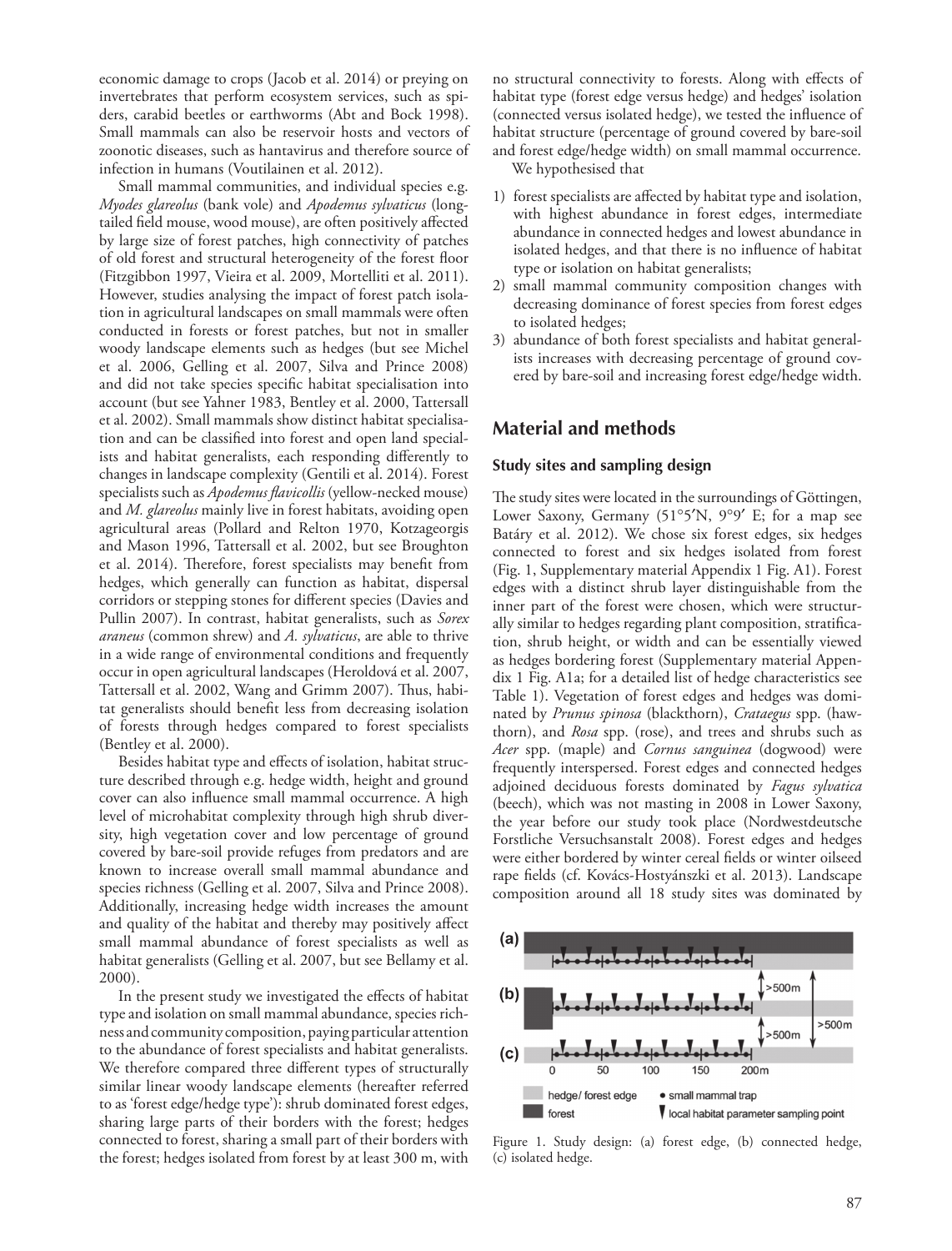Table 1. Parameters describing habitat structure of forest edges, connected hedges and isolated hedges. Overall minimum and maximum values and mean values with standard errors per forest edge/hedge type are given. Differences of habitat structure between forest edges, connected hedges and isolated hedges were assessed by calculating F- and p-values from a one-way ANOVA (DF 2,15) when parameters were normally distributed or by  $\chi^2$ -values from a Kruskal–Wallis rank sum test (DF 2) when parameters were not normally distributed.

| Parameter        | <b>Definition</b>                                      | Minimum | Maximum | Forest edge     | Connected<br>hedge | Isolated<br>hedge | $F/\gamma^2$ -value | p-value |
|------------------|--------------------------------------------------------|---------|---------|-----------------|--------------------|-------------------|---------------------|---------|
| Bare ground      | bare ground % cover estimated<br>from $1 \text{ m}^2$  | 6.3     | 43.8    | $17.5 \pm 4.5$  | $27.4 \pm 5.3$     | $22.4 \pm 3.2$    | 1.25a               | 0.32    |
| Height           | height of shrub layer in m (without<br>trees)          | 2.9     | 4.8     | $3.5 \pm 0.2$   | $3.7 \pm 0.2$      | $4.0 \pm 0.2$     | 1.39a               | 0.28    |
| Litter cover     | litter $\%$ cover estimated from 1 m <sup>2</sup>      | 51.3    | 93.8    | $80.2 \pm 4.9$  | $66.0 \pm 6.1$     | $73.5 \pm 4.5$    | 1.85a               | 0.19    |
| Vegetation cover | vegetation % estimated from 1 m <sup>2</sup>           | 2.5     | 78.1    | $24.0 \pm 11.5$ | $22.5 \pm 4.3$     | $22.5 \pm 1.8$    | 0.83 <sup>b</sup>   | 0.66    |
| Width            | width of shrub layer (in m,<br>measured at the ground) | 1.9     | 9.3     | $5.0 \pm 0.9$   | $4.5 \pm 0.8$      | $5.7 \pm 1.1$     | 0.82 <sup>b</sup>   | 0.66    |

aF-value.

 $\frac{b}{\chi^2}$ -value.

arable land and forest in a 500 m radius around study sites, but differed between forest edges and hedges due to their different configuration (cf. Batáry et al. 2012).

To reduce spatial autocorrelation the minimum distance between study sites was 500 m. The distance between isolated hedges and the nearest forest was at least 300 m, exceeding mean distances of small mammal movements (Kozakiewicz et al. 1993, Kotzageorgis and Mason 1996, Shchipanov et al. 2011), even though in some cases *Myodes glareolus* are able to move larger distances, depending on sex and season (Kozakiewicz et al. 2007). Forest edge or hedge length was at least 200 m and connected hedges adjoined perpendicular to the forest.

Parameters characterising habitat structure of forest edges (by its distinct shrub layer) and hedges (Table 1, Supplementary material Appendix 1 Table A1) were measured in August 2009 at eight sampling points spacing 25 m (Fig. 1). Percentage of hedges' ground covered by bare-soil, litter and vegetation (grasses and herbs) were estimated with 10% precision at each sampling point from both sides of the forest edge or hedge within  $1 \times 1$  m. Height and width of the shrub layer were measured with 0.5 m precision, excluding the forest tree layer in case of forest edges. Mean values of variables describing habitat structure were calculated per study site.

#### **Small mammal sampling**

Small mammal sampling was conducted twice, in May and in July 2009 during the growing season, before the crop harvest. 20 multiple-capture live-traps (Ugglan-traps,  $240 \times 60$  $\times$  90 mm; Grahnab, Sweden) were placed with 10 m spacing in the middle of each forest edge or hedge (Fig. 1) (cf. Silva and Prince 2008). In case of connected hedges starting point of trap lines was 5 m away from forest edges. Trapping took place for three consecutive trapping nights. Before the first trapping night traps were pre-baited for one night to increase trapping efficiency. Traps were baited with rolled oats in the evening before sunset and checked in the early morning after sunrise. To sample the small mammal community representatively without any bias to species with certain food preference, no high-energy bait for shrews was used, since a pilot study in the area showed that capture probability but also mortality of shrews increased by additionally using mealworms as bait. Trapped small mammals were identified to species and marked with permanent micro tattoos (FST

Laboratory Animal Microtattoo System, green tattoo paste, sterile hypodermic needles 27 G  $\times$  ½") on the tail base to enable identification when recaptured.

Abundance of small mammals per forest edge or hedge was calculated by excluding recaptures (cf. Fischer et al. 2011, Michel et al. 2006), as there was no difference in trappability (percentage of recaptures) among forest edges, connected and isolated hedges (one-way analysis of variance:  $F_{2,15}=0.44$ , p=0.65). Further, in case of the connected hedges, there was no difference in the number of trapped individuals among traps with different distance from the forest edge (analysis of variance:  $F_{19,215} = 1.34$ , p = 0.16), therefore we pooled these data. Small mammal species were classified after Niethammer and Krapp (1978, 1982, 1990) and IUCN (2013) according to their habitat specialisation. *M. glareolus* and *Apodemus flavicollis* were categorised as 'forest specialists' (depend on forests, forest edges and forest patches), *Apodemus agrarius* (striped field mouse)*, A. sylvaticus*, *S. araneus* and *Sorex minutus* (pygmy shrew) as 'habitat generalists' (no distinct habitat preference) and *Crocidura leucodon* (bicoloured white-toothed shrew) and *M. arvalis* as 'open land specialists' (depend on open agricultural landscapes).

#### **Statistics**

Correlation analyses (Pearson's product-moment correlation when both variables were normally distributed and Spearman's rank correlation when at least one variable was non-normally distributed) were performed to test for multicollinearity between all measured variables that describe habitat structure. Correlated variables (threshold level: |r|  $0.7$ ; Table 2; Dormann et al. 2013) and variables that were highly skewed (vegetation cover; Table 1) were excluded from further analysis. The independent variables selected that describe habitat structure were percentage of ground covered by bare-soil and forest edge/hedge width (hereafter referred to as bare ground and width).

Linear mixed-effects models (lme function; Pinheiro and Bates 2000) with a maximized log-likelihood implemented in the R package nlme (ver. 3.1-111; Pinheiro et al. 2013) were used to test the effects of forest edge/hedge type (forest edge versus connected hedge versus isolated hedge), habitat structure (bare ground and width) and all two-way interactions using R 3.0.2 software  $\langle \langle$  www.r-project.org  $\rangle$ ).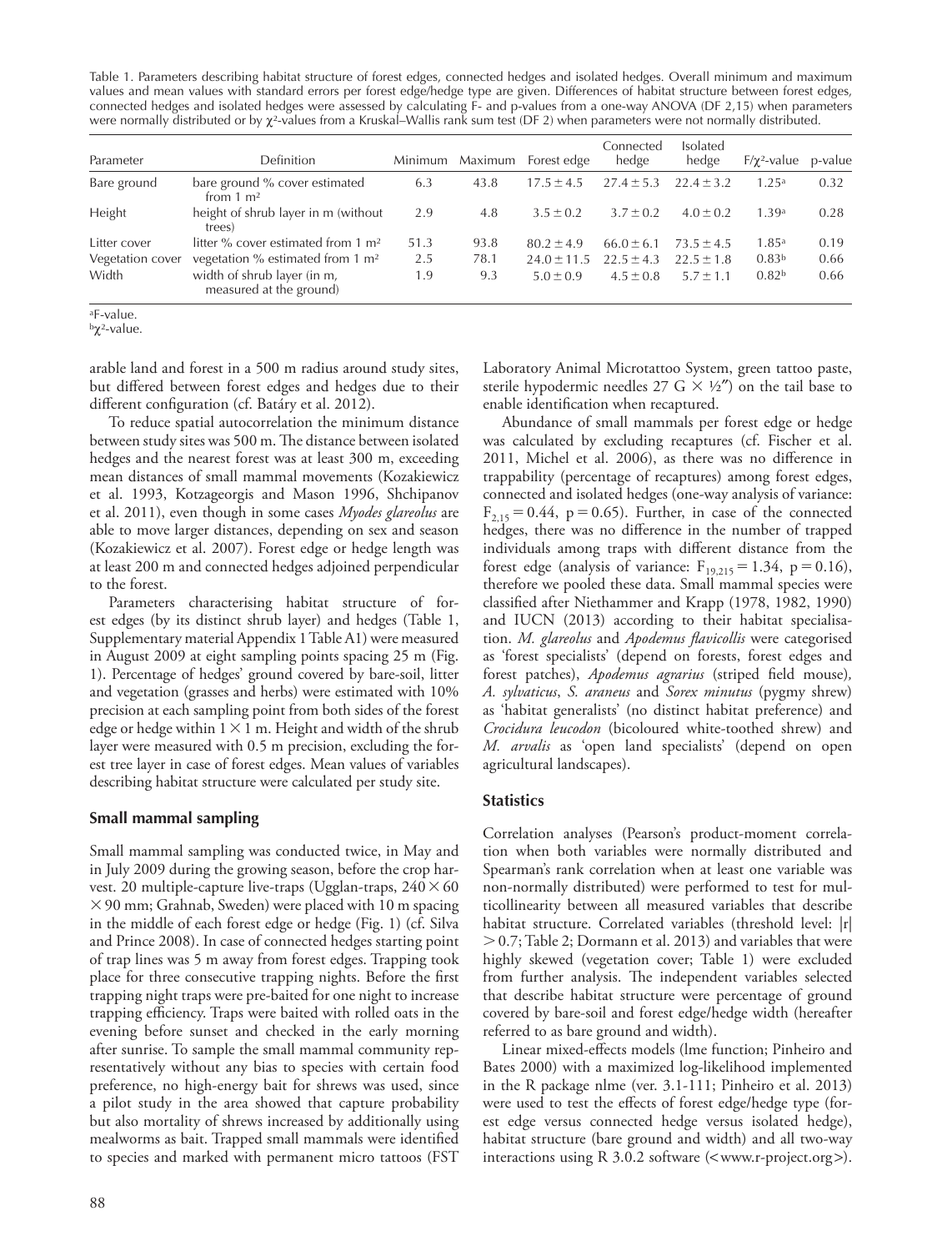Table 2. Correlation coefficients of parameters describing habitat structure of hedges and forest edges. Variables highlighted in grey exceeded threshold level of  $|r| > 0.7$ . Bare ground and width were used for further analysis.

|                               | Bare<br>ground | Height  | Litter<br>cover | Vegetation<br>cover | Width |
|-------------------------------|----------------|---------|-----------------|---------------------|-------|
| Bare ground <sup>a</sup>      |                |         |                 |                     |       |
| Height <sup>a</sup>           | 0.77           |         |                 |                     |       |
| Litter cover <sup>a</sup>     | $-0.91$        | $-0.70$ |                 |                     |       |
| Vegetation cover <sup>b</sup> | $-0.16$        | $-0.29$ | $-0.07$         |                     |       |
| Widthb                        | 0.45           | 0.65    | $-0.47$         | $-0.26$             |       |
|                               |                |         |                 |                     |       |

aPearson correlation.

bSpearman correlation.

Total small mammal abundance, species richness, abundance of each of the different habitat specialisation groups, and abundance of each of the two most abundant species (*M. glareolus*, *S. araneus*) were used as response variables. Study sites were included as random effect to model the independence of errors with respect to temporal autocorrelation (two trapping sessions within the same study site; Pinheiro and Bates 2000). To account for normal error distribution and homoscedasticity, response variables were square root transformed when necessary. Model selection and averaging was done by an information criteria approach using multimodel inference from the R package *MuMIn* (ver. 1.10.5; Barton 2014). From the global model, all candidate models (18 different models) were generated and ranked based on their AICc values (Akaike information criterion for small sample size corrections). Further, ΔAICc values in relation to the model with the minimum AICc, and Akaike weights, which provide a relative weight of evidence for each model and likelihood-ratio based R2-values were calculated. Models with  $\triangle AICc \leq 2$ , which provide substantial empirical evidence for the model (Burnham and Anderson 2002), were averaged and the relative variable importance, weighted averages of parameter estimates, standard errors and confidence intervals were calculated. Confidence intervals of parameter estimates, which did not include zero, were considered to influence response variables significantly (Grueber et al. 2011). Contrasts between forest edges, connected and isolated hedges were investigated by re-ordering factor levels.

Small mammal community composition was assessed in relation to forest edge/hedge type (forest edge versus connected versus isolated hedge) and habitat structure (bare ground and width) by using a constrained ordination model. To decide on the ordination method, we first ran a DCA (detrended correspondence analysis, an indirect gradient analysis) to estimate the gradient length which measures the beta diversity in small mammal community composition (Leps and Smilauer 2003), for species data summed up over both trapping sessions. If the gradient length is shorter than 3.0 a linear constrained ordination method (RDA, redundancy analysis) is appropriate and if the longest gradient is larger than 4.0 the data are heterogeneous and a unimodal method (CCA, canonical correspondence analysis) should be applied (Leps and Smilauer 2003). Since the gradient length was shorter than 3.0, indicating species with a linear response, we decided to perform partial RDA (Leps and Smilauer 2003) using the R package *vegan* (ver. 1.17; Oksanen et al. 2011). Prior to analysis the species matrix was square root transformed. The species matrix was constrained by either forest edge/hedge type, bare ground or width, with the other two variables used as conditioning variables. The significance of constrained variables for each partial model was assessed by calculation of permutation tests based on 999 permutations. Pseudo-F-values with the corresponding p-values and ordination plots are given. To test for possible shifts of community composition among habitat specialisation groups, abundances of forest specialists and generalists were compared for forest edges, connected and isolated hedges, respectively using two-tailed Student's t-tests.

#### **Results**

We recorded 805 individuals (representing the first capture) of 11 species from 2160 trapping nights (1335 captures including recaptures; for total abundance, species richness and abundance of the different species within the forest edges/hedges: Table 3, Supplementary material Appendix 1 Table A1). Trap mortality, calculated as the number of animals that unintentionally died in traps, divided by the total number of captures, was 10% for all

Table 3. Total small mammal abundance, species richness and abundances of captured species per trapping session per forest edge, connected and isolated hedge (2 trapping sessions, 6 study sites:  $n = 12$  respectively). Total values and mean values with standard errors are given.

|                                    | Total | Forest edge    | Connected hedge | Isolated hedge |
|------------------------------------|-------|----------------|-----------------|----------------|
| Total abundance                    | 801   | $30.5 \pm 3.1$ | $17.9 \pm 2.2$  | $18.3 \pm 2.6$ |
| Species richness                   | 8     | $3.8 \pm 0.5$  | $3.4 \pm 0.6$   | $3.3 \pm 0.7$  |
| Abundance of forest specialists    | 527   | $23.4 \pm 3.6$ | $12.6 \pm 2.1$  | $7.9 \pm 1.8$  |
| Myodes glareolus                   | 465   | $21.5 \pm 3.6$ | $11.0 \pm 2.1$  | $6.3 \pm 1.5$  |
| Apodemus flavicollis               | 62    | $1.9 \pm 0.4$  | $1.6 \pm 0.7$   | $1.7 \pm 0.5$  |
| Abundance of habitat generalists   | 242   | $7.0 \pm 1.0$  | $4.9 \pm 0.8$   | $8.3 \pm 1.1$  |
| Sorex araneus                      | 173   | $4.9 \pm 1.1$  | $3.9 \pm 0.8$   | $5.6 \pm 1.2$  |
| Apodemus sylvaticus                | 36    | $0.7 \pm 0.3$  | $0.8 \pm 0.2$   | $1.6 \pm 0.6$  |
| Apodemus agrarius                  | 22    | $0.8 \pm 0.3$  | $0.3 \pm 0.2$   | $0.8 \pm 0.4$  |
| Sorex minutus                      | 11    | $0.7 \pm 0.3$  | $0.0 \pm 0.0$   | $0.3 \pm 0.1$  |
| Abundance of open land specialists | 32    | $0.1 \pm 0.1$  | $0.4 \pm 0.2$   | $2.2 \pm 1.4$  |
| Microtus arvalis                   | 31    | $0.1 \pm 0.1$  | $0.3 \pm 0.2$   | $2.2 \pm 1.4$  |
| Crocidura leucodon                 |       | $0.0 \pm 0.0$  | $0.1 \pm 0.1$   | $0.0 \pm 0.0$  |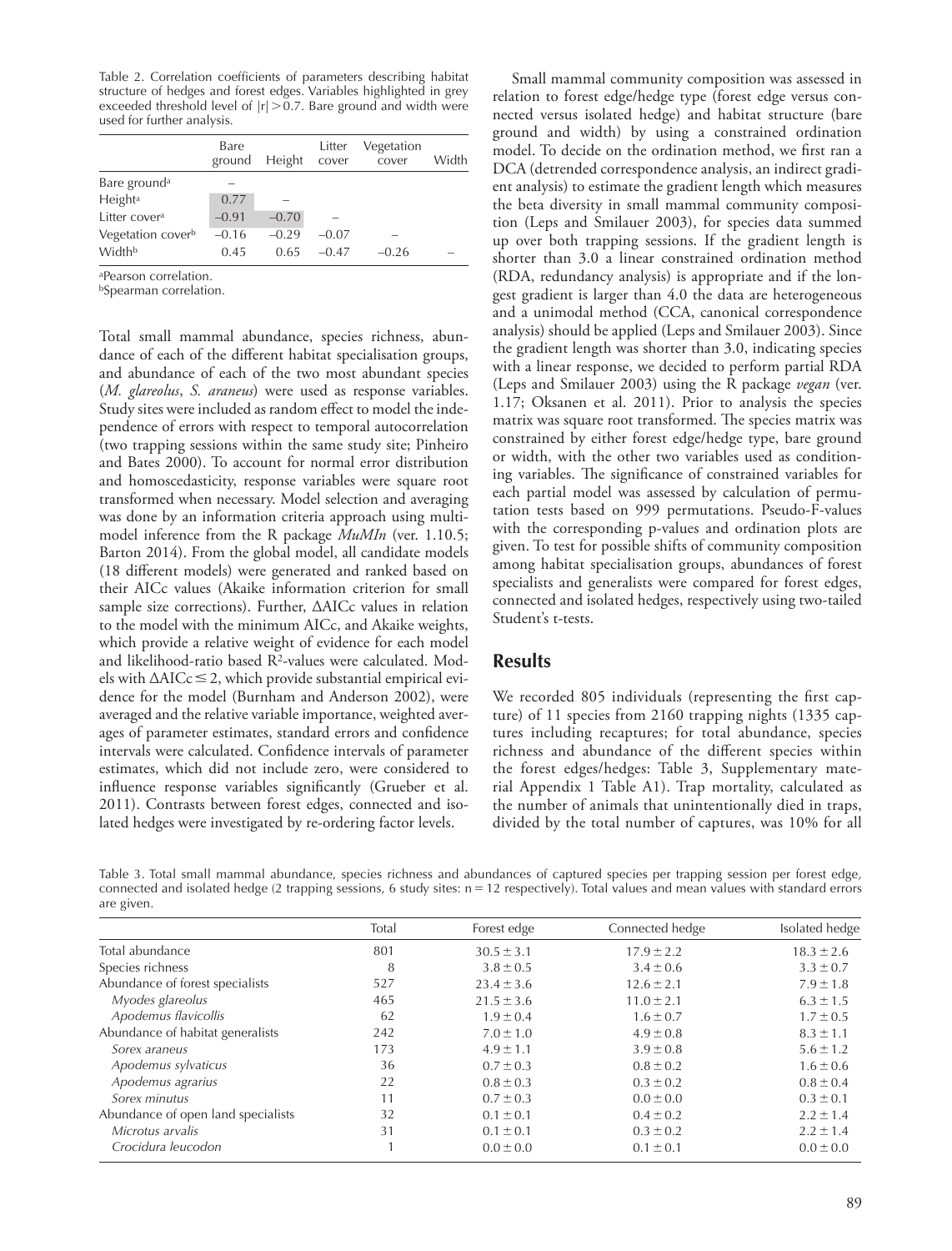Table 4. Effects of forest edge/hedge type (forest edge versus connected hedge versus isolated hedge) and habitat structure (bare ground and width) on small mammal abundance, species richness and abundance of forest specialists and habitat generalists (for composition of forest specialists and habitat generalists see Table 3). Results of multi-model averaging from linear mixed effects models with ΔAICc  $\leq$  2 are given (parameter estimates with standard error, confidence intervals and levels of significance denoted with  $*=p<0.05$  and  $**=p<0.01$ ). Variables indicated by '-' were not part of the averaged model. LWLE: linear woody landscape element (F: forest edge, C: connected hedge, I: Isolated hedge); %BG: bare ground, W: edge/hedge width, ":" indicates two-way interaction.

|                                              | LWLE             |                                |                   |                                      |                 |                 |                 |                  |
|----------------------------------------------|------------------|--------------------------------|-------------------|--------------------------------------|-----------------|-----------------|-----------------|------------------|
|                                              | $F-C$            | $F-I$                          | $C-I$             | % $B$ G                              | W               | LWLE:%BG LWLE:W |                 | $W: \%BG$        |
| Total abundance                              | $-9.51 \pm 5.57$ | $-11.72 \pm 4.41$ <sup>*</sup> | $-2.20 \pm 5.35$  | $-0.36 \pm 0.36$                     | $3.06 \pm 2.19$ |                 |                 | $-0.11 \pm 0.08$ |
|                                              | $(-21.21, 2.18)$ | $(-21.17, -2.26)$              | $(-13.46, 9.05)$  | $(-1.13, 0.41)$ $(-1.50, 7.61)$      |                 |                 |                 | $(-0.29, 0.06)$  |
| Species richness <sup>a</sup>                |                  |                                |                   | $0.02 \pm 0.01$                      | $0.11 \pm 0.10$ |                 | $\qquad \qquad$ | $-0.01 \pm 0.00$ |
|                                              |                  |                                |                   | $(-0.01, 0.05)$ $(-0.10, 0.32)$      |                 |                 |                 | $(-0.01, 0.00)$  |
| Abundance forest<br>specialists <sup>a</sup> | $-0.69 \pm 0.79$ | $-2.05 \pm 0.59$ **            | $-1.36 \pm 0.74$  | $-0.07 \pm 0.03^*$ $0.28 \pm 0.14^*$ |                 |                 |                 |                  |
|                                              | $(-2.34, 0.96)$  | $(-3.31, -0.79)$               | $(-2.93, 0.21)$   | $(-0.14, -0.00)$                     | (0.05, 0.70)    |                 |                 |                  |
| M. glareolus <sup>a</sup>                    | $-1.06 \pm 0.70$ | $-2.18 \pm 0.62$ **            | $-1.12 \pm 0.69$  | $-0.06 \pm 0.03$                     | $0.21 \pm 0.17$ |                 |                 |                  |
|                                              | $(-2.55, 0.43)$  | $(-3.50, -0.86)$               | $(-2.57, 0.34)$   | $(-0.13, 0.02)$ $(-0.15, 0.57)$      |                 |                 |                 |                  |
| Abundance habitat<br>generalists             | $-2.08 \pm 1.44$ | $1.25 \pm 1.44$                | $3.33 \pm 1.44^*$ |                                      |                 |                 |                 |                  |
|                                              | $(-5.15, 0.98)$  | $(-1.81, 4.31)$                | (0.27, 6.40)      |                                      |                 |                 |                 |                  |
| <i>S.</i> araneus                            |                  |                                |                   |                                      |                 |                 |                 |                  |

aSquare root transformed.

species, with 1% mortality rate among rodents and 59% among shrews. Individuals from *Neomys fodiens* (Eurasian water shrew), *Arvicola amphibius* (European water vole), and *Glis glis* (edible dormouse) were excluded from analyses as these captures (four individuals in sum) were not representative due to unsuitable trapping method for this species or specialisation on aquatic habitat structures. We were not able to apply linear mixed effects models for open land specialists, as their abundance was highly right skewed, with only one or two individuals occurring in five forest edges and connected hedges and 26 individuals occurring in one isolated hedge.

Total abundance, abundance of forest specialists, as well as abundance of *Myodes glareolus* were higher in forest edges than in hedges, while isolation of hedges had no effect (forest edge  $>$  connected hedge  $=$  isolated hedge; Table 4, Fig. 2a, c, e). In contrast, abundance of habitat generalists was higher in isolated hedges than in connected hedges, while habitat type (forest edge versus hedge) had no effect (Table 4, Fig. 2d). For total species richness and abundance of *Sorex araneus* we did not find an influence of forest edge/hedge type (Table 4, Fig. 2b, f). Abundance of forest specialists was positively associated with decreasing percentage of bare ground and increasing forest edge/hedge width (Table 4). Species richness or abundance of any other group or species were not influenced by habitat structure (bare ground and width; Table 4; for the model section table containing all models with  $\triangle AICc \leq 2$  see Supplementary material Appendix 1 Table A2).

Small mammal community composition was affected by forest edge/hedge type (variation explained = 28.6 %, pseudo- $F_{2,13}$  = 3.14, p < 0.01; Fig. 3a) and width (variation explained = 12.5%, pseudo- $F_{2,13}$  = 2.76, p < 0.05; Fig. 3b), but not by bare ground (variation explained =  $10.4\%$ , pseudo-F<sub>1,13</sub> = 2.29, p = 0.09). *Myodes glareolus* dominated the small mammal community in forest edges. The other species contributed similarly to the small mammal communities of forest edges and hedges. *Myodes glareolus* and

*Apodemus flavicollis* were predominantly present in small mammal communities in wide forest edges or hedges.

These results were also underlined by tests for possible shifts of community composition among habitat specialisation groups. We found a higher abundance of forest specialists compared to habitat generalists in forest edges  $(t = 3.58, p < 0.05)$  and connected hedges  $(t = 2.68,$  $p < 0.05$ ). Isolated hedges harboured similar numbers of forest specialist and habitat generalist individuals ( $t = -0.12$ ,  $p = 0.91$ ).

#### **Discussion**

Habitat specialisation is a key factor influencing species occurrence in different habitat types, shown for e.g. birds (Batáry et al. 2012) or arthropods (Petit and Usher 1998, Fischer et al. 2013). Studies have shown that small mammal forest specialists avoid the open agricultural matrix and are consistently found in forests and, in accordance to our results, in other woody landscape elements such as forest edges and hedges (Pollard and Relton 1970, Kotzageorgis and Mason 1996, Bentley et al. 2000). Even though our results show effects of habitat type (forest edge versus hedge) on abundance of forest specialists, we could not show an effect of isolation (connected versus isolated hedges). Studies on small mammals in forests have shown negative effects of increasing isolation when focusing on single species, such as *Myodes glareolus* and *Apodemus sylvaticus* (Kozakiewicz 1985, Paillat and Butet 1996, Fitzgibbon 1997, but see Szacki 1987). This is in accordance to our data, as forest edges in our study were linear woody landscape elements sharing half of their borders with the forest while connected and isolated hedges were less or not connected to forests. As habitat connectivity can influence immigration and population growth of forest specialists, with higher immigration, as well as growth rates in well-connected habitats than in isolated habitats, (Fahrig and Merriam 1985, Kozakiewicz 1985, Guivier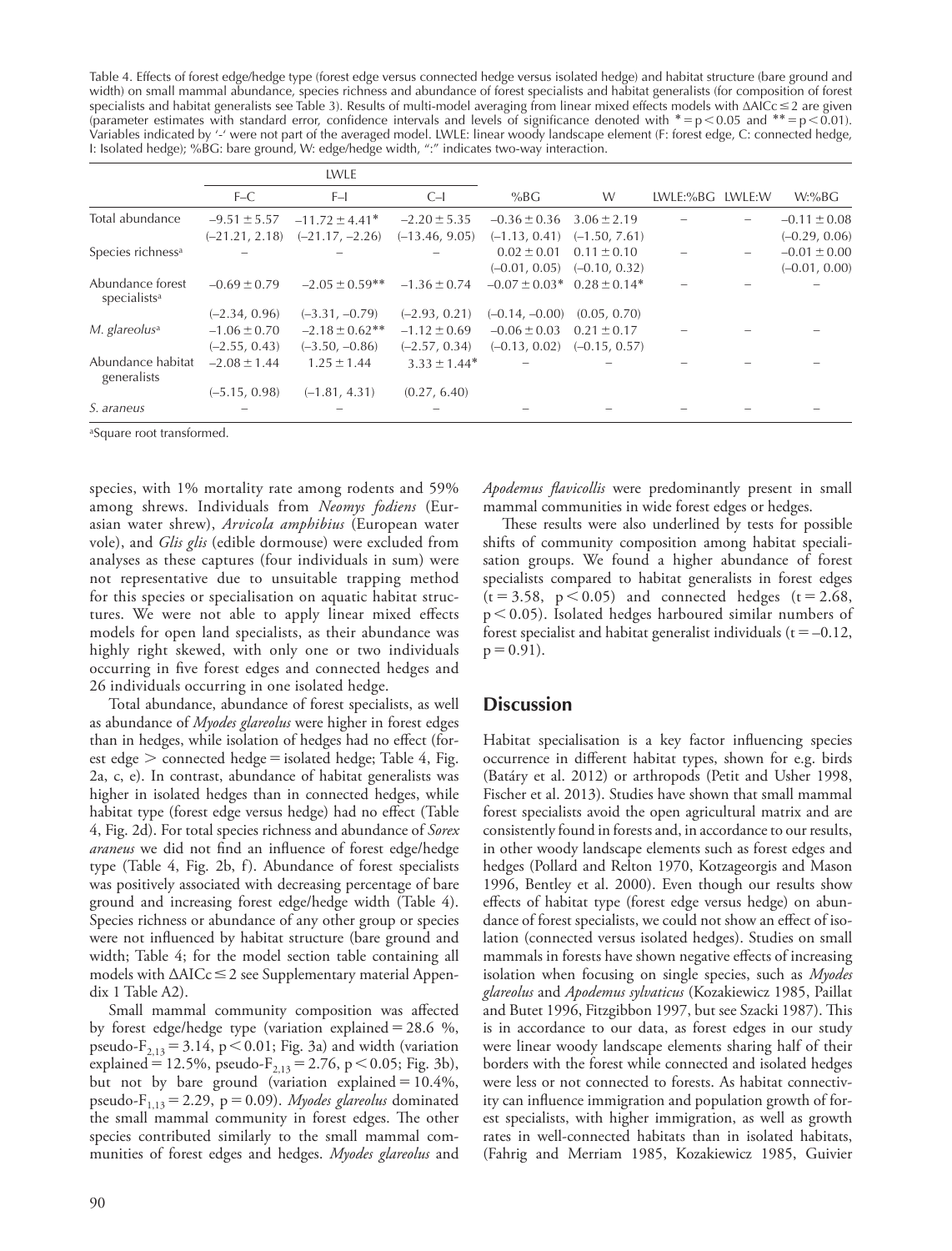

Figure 2. Effects of forest edge/hedge type on small mammals. (a) total abundance, (b) species richness, (c) abundance of forest specialists, (d) abundance of habitat generalists, (e) abundance of *M. glareolus* and (f) abundance of *S. araneus*. Means SE per trapping session per forest edge, connected and isolated hedge (2 trapping sessions, 6 study sites:  $n = 12$ , respectively) are given. Factor levels containing different letters indicate significant differences at  $p < 0.05$ , which were determined by re-ordering factor levels between forest edges, connected hedges and isolated hedges. Non-significant results from averaged linear mixed-effects models are indicated by n.s.

et al. 2011), one would expect lower abundances of forest specialists in isolated than in connected hedges. In contrast, emigration from isolated habitats may be lower due to high matrix-patch contrast, influencing annual population densities positively (Fitzgibbon 1997). Here, distances of at least 300 m to the nearest forest seem to be still sufficient for forest specialists to reach hedges without structural connectivity to their main habitat. This is also supported by the population density ratio of forest specialists and habitat generalists: forest specialists showed overall higher population densities than habitat generalists in forest edges and connected hedges

while they were similar in isolated hedges. Further, not only woody structures but also marginal habitats, such as road verges (Bellamy et al. 2000, Broughton et al. 2014), as well as other factors such as habitat configuration in terms of habitat linearity (Tattersall et al. 2002) seem to be important for the occurrence of habitat specialists possibly leading to non-significant effects of isolation in our study.

The higher abundance of forest specialists in forest edges than in hedges, was mainly driven by *M. glareolus,* which was the most abundant, predominant forest specialist and in all but one study site (in one of the isolated hedges). This can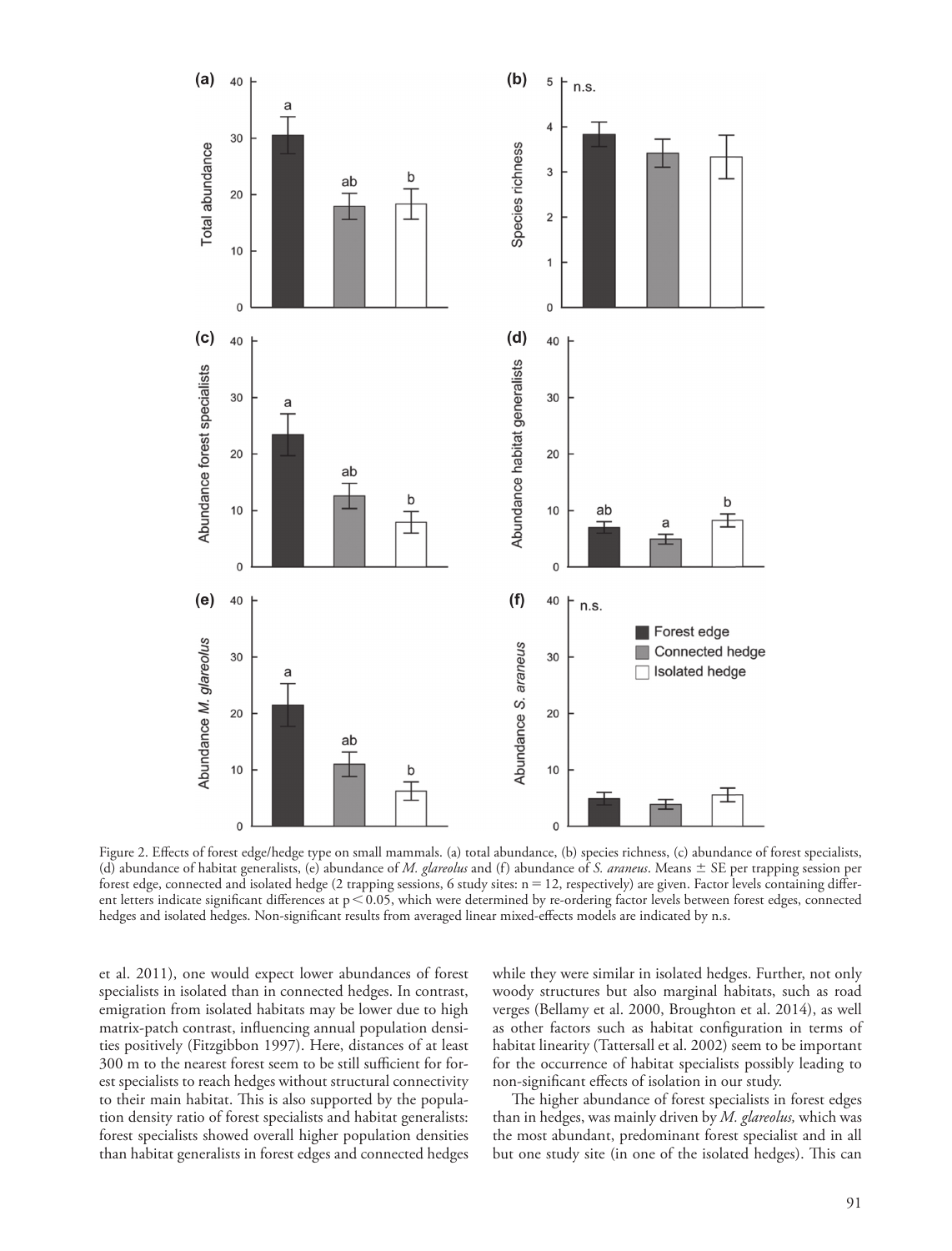

Figure 3. Effects of forest edge/hedge type on small mammal community composition. (a) RDA ordination diagram of small mammal communities in forest edges, connected hedges and isolated hedges shown with minimum convex polygons. (b) RDA ordination diagram for small mammal communities in forest edges and hedges with different widths (arrow). Small mammal species:  $Mg = M.$  glareolus,  $Af = A.$  flavicollis,  $As = A.$  sylvaticus,  $Aa = A.$  $a$ *grarius*, Sa = S. araneus, Sm = S. minutus, Ma = M. arvalis, Cl = C. *leucodon.*

also affect the ecological functions provided through small mammals. For example, raptor abundances such as the common buzzard *Buteo buteo* decrease with decreasing prey availability and fragmentation (Butet et al. 2010). Further, the risk of disease emergence is potentially higher in forest edges compared to isolated hedges through higher abundances of *M. glareolus* and therefore higher number of reservoir hosts for e.g. Puumala hantavirus (cf. Voutilainen et al. 2012). In general, our results indicate the importance of hedges as landscape elements enhancing habitat availability for forest specialists and their population survival in fragmented landscapes. However, more clarity and robustness would be obtained with higher sample size over full population cycles and more years (also including masting years, potentially leading to population outbreaks of *M. glareolus*; Imholt et al. 2015), as well as by choosing isolated hedges along a gradient of isolation from forest, and studying small mammals' dispersal among hedges with different degrees of isolation.

Habitat generalists were affected by isolation (higher abundances in isolated versus connected hedges) but not by habitat type (forest edge versus hedge), probably because they frequently use various landscape elements such as forests, grasslands or agricultural fields as habitat or as food source (Pollard and Relton 1970, Bentley et al. 2000, Ouin et al. 2000, Wang and Grimm 2007). This pattern may be more pronounced after the crop harvest when fields provide little food and cover and generalist species such as *A. sylvaticus* individuals have to retreat into hedges (Fitzgibbon 1997, Tattersall et al. 2001). However, the most abundant generalist species *Sorex araneus* did not show any response to habitat type or to isolation. As shrews are insectivorous species (Wang and Grimm 2007) and therefore exploit different food sources compared to the omnivorous *M. glareolus* which just feeds on  $8 \pm 2\%$  high energetic invertebrates (Butet and Delettre 2011), there seems to be a higher niche differentiation resulting in a complete overlap of both species in our study sites. Even if our observed shrew mortality rate of 59% is in line with the literature (Eccard and Klemme 2013, Shonfield et al. 2013) it may has influenced overall shrew abundances blurring our results. Therefore, from a methodological and welfare point of view other methods need to be used such as shorter trapping intervals to reduce shrew mortality (Stromgren and Sullivan 2014).

Species richness did not respond to habitat type or isolation of hedges. However previous studies showed negative effects of increasing forest isolation, due to a decrease of forest specialist species and constant numbers of generalist species (Pardini et al. 2005, Michel et al. 2006). In our study the lack of response of species richness to forest edge/hedge type can be explained by generally very low numbers of species (cf. Gentili et al. 2014), as well as by differences in small mammal community composition among forest edges and hedges. Forest specialists (*M. glareolus* and *A. flavicollis)* occur in all forest edges, but in just 80% of the hedges (connected and isolated hedges), while open land species (*M. arvalis* and *C. leucodon*) occasionally retreat into hedges and could be found in 20% of the hedges compared to 8% of forest edges, resulting in similar species richness. Further, small mammal communities of connected hedges were more similar to small mammal communities of forest edges than to those of isolated hedges, emphasizing an effect of isolation of hedges on small mammal communities (Bentley et al. 2000).

In our study decreasing percentage of bare ground was positively associated with the abundance of forest specialists, but had no influence on any other group. This is in line with other studies showing small mammals' preferences for habitats with low amount of bare ground and dense cover of herbaceous vegetation (Mazurkiewicz 1994, Ouin et al. 2000, Silva and Prince 2008), mostly interpreted as antipredatory behaviour by small mammals. Thereby, not only dense cover of herbaceous vegetation and litter, but also dense shrub layers of hedges and forest edges may protect small mammals from predators (Jedrzejewska and Jedrzejewski 1990, Longland and Price 1991, Weber 2008). Further, increasing forest edge/hedge width was positively associated with the abundance of forest specialists and changed the community composition (cf. Gelling et al. 2007, Michel et al. 2007). Increasing hedge width also increases the available habitat for forest species (Gelling et al. 2007), while habitat generalists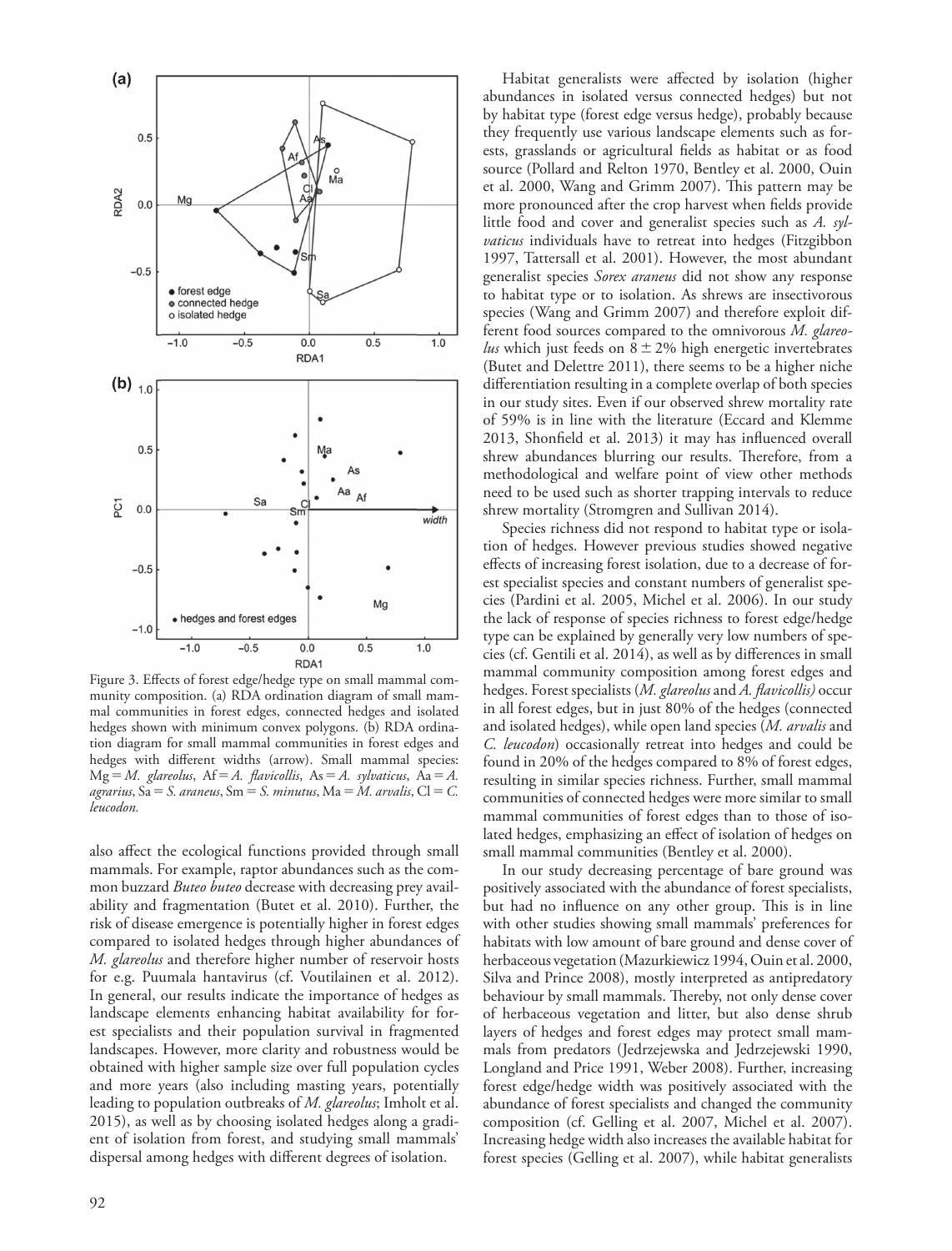such as *S. araneus*, *A. agrarius* and *A. sylvaticus* also use a variety of habitats within agricultural landscapes (Pollard and Relton 1970, Ouin et al. 2000, Wang and Grimm 2007), being less sensitive to decreasing availability of forest edge or hedge habitats. Since we merely used the naturally occurring variability of percentage of bare ground and forest edge/ hedge width as explanatory variables for small mammal occurrence, the variance within sites seems to be rather low to affect abundance of habitat generalists (but see Butet et al. 2006, Silva and Prince 2008).

#### **Conclusions**

We found that small mammal forest specialists were more abundant in forest edges than in hedges, while abundance of habitat generalists was higher in isolated compared to connected hedges. However, not only forest edges, but also hedges, harboured a relatively high abundance of forest specialists compared to habitat generalists, probably due to their higher dependency on woody landscape elements in agricultural areas. Isolation of hedges had no significant effect on abundance of forest specialists showing that habitat suitability of hedges without structural connection to the forest was equivalent to connected ones. Thus small mammal forest specialists may profit from even isolated hedges by providing habitat area and refuges in fragmented agricultural areas. However, to make general predictions on the impact of isolation of hedges on generalist small mammal species in agricultural landscapes, also potential positive effects of hedges as refuges after the crop harvest have to be studied. In sum, well connected as well as isolated hedges in agricultural landscapes are marginal habitats for small mammals, independently whether they are forest specialists, habitat generalists or even open land specialists. Thereby the maintenance and creation of hedges in agricultural landscapes may be an effective tool to increase small mammal diversity and thus overall farmland biodiversity.

*Acknowledgements –* We thank Kristy Udy for linguistic improvements, Christoph Scherber for statistical advice, Sebastian Hänke for help during field work, Birgit Jauker for her contribution to the sampling design, Susanne Schiele for assistance in all kind of problems and the research group of Stefan Halle (Jena) for providing traps. This work was supported by the German Research Foundation (DFG) and the Technische Universität München within the funding programme Open Access Publishing. PB was funded by the German Research Foundation (DFG BA 4438/1-1).

#### **References**

- Abt, K. F. and Bock, W. F. 1998. Seasonal variations of diet composition in farmland field mice *Apodemus* spp. and bank voles *Clethrionomys glareolus*. – Acta Theriol. 43: 379–389.
- Aschwanden, J. et al. 2005. Are ecological compensation areas attractive hunting sites for common kestrels (*Falco tinnunculus*) and long-eared owls (*Asio otus*)? – J. Ornithol. 146: 279–286.
- Barton, K. 2014. MuMIn: multi-model inference. R package ver. 1.10.5. – <http://CRAN.R-project.org/package=MuMIn>.
- Batáry, P. et al. 2012. Contrasting effect of isolation of hedges from forests on farmland vs woodland birds. – Commun. Ecol. 13: 155–161.
- Baudry, J. et al. 2000. Hedgerows: an international perspective on their origin, function and management. – J. Environ. Manage.  $60: 7-22.$
- Bellamy, P. E. et al. 2000. Road verges as habitat for small mammals in Britain. – Mamm. Rev. 30: 131–139.
- Bennett, A. F. and Saunders, D. A. 2010. Habitat fragmentation and landscape change. – In: Sodhi, N. S. and Ehrlich, P. R. (eds), Conservation biology for all. Oxford Univ. Press, pp. 88–106.
- Bentley, J. M. et al. 2000. Effects of fragmentation of Araucarian vine forest on small mammal communities. – Conserv. Biol. 14: 1075–1087.
- Broughton, R. K. et al. 2014. Agri-environment scheme enhances small mammal diversity and abundance at the farm-scale. – Agric. Ecosyst. Environ. 192: 122–129.
- Burnham, K. P. and Anderson, D. R. 2002. Model selection and multimodel inference – a practical information-theoretic approach. – Springer.
- Butet, A. and Delettre, Y. R. 2011. Diet differentiation between European arvicoline and murine rodents. – Acta Theriol. 56: 297–304.
- Butet, A. et al. 2006. Factors driving small rodents assemblages from field boundaries in agricultural landscapes of western France. – Landscape Ecol. 21: 449–461.
- Butet, A. et al. 2010. Responses of common buzzard (*Buteo buteo*) and Eurasian kestrel (*Falco tinnunculus*) to land use changes in agricultural landscapes of western France. – Agric. Ecosyst. Environ. 138: 152–159.
- Davies, Z. G. and Pullin, A. S. 2007. Are hedgerows effective corridors between fragments of woodland habitat? An evidencebased approach. – Landscape Ecol. 22: 333–351.
- Dormann, C. F. et al. 2013. Collinearity: a review of methods to deal with it and a simulation study evaluating their performance. – Ecography 36: 27–46.
- Eccard, J. A. and Klemme, I. 2013. Reducing mortality of shrews in rodent live trapping – a method increasing live-trap selectivity with shrew exits. – Ann. Zool. Fenn. 50: 371–376.
- Fahrig, L. and Merriam, G. 1985. Habitat patch connectivity and population survival. – Ecology 66: 1762–1768.
- Fischer, C. et al. 2011. Small mammals in agricultural landscapes: opposing responses to farming practices and landscape complexity. – Biol. Conserv. 144: 1130–1136.
- Fischer, C. et al. 2013. The impact of hedge–forest connectivity and microhabitat conditions on spider and carabid beetle assemblages in agricultural landscapes. – J. Insect Conserv. 17: 1027–1038.
- Fischer, J. and Lindenmayer, D. B. 2007. Landscape modification and habitat fragmentation: a synthesis. – Global Ecol. Biogeogr. 16: 265–280.
- Fitzgibbon, C. D. 1997. Small mammals in farm woodlands: the effects of habitat, isolation and surrounding land-use patterns. – J. Appl. Ecol. 34: 530–539.
- Gelling, M. et al. 2007. Are hedgerows the route to increased farmland small mammal density? Use of hedgerows in British pastoral habitats. – Landscape Ecol. 22: 1019–1032.
- Gentili, S. et al. 2014. Decreased small mammals species diversity and increased population abundance along a gradient of agricultural intensification. – Hystrix 25: 39–44.
- Grueber, C. E. et al. 2011. Multimodel inference in ecology and evolution: challenges and solutions. – J. Evol. Biol. 24: 699–711.
- Guivier, E. et al. 2011. Landscape genetics highlights the role of bank vole metapopulation dynamics in the epidemiology of Puumala hantavirus. – Mol. Ecol. 20: 3569–3583.
- Heroldová, M. et al. 2007. Structure and diversity of small mammal communities in agriculture landscape. – Agric. Ecosyst. Environ. 120: 206–210.
- Imholt, C. et al. 2015. Quantifying the past and future impact of climate on outbreak patterns of bank voles (*Myodes glareolus*). – Pest Manage. Sci. 71: 166–172.